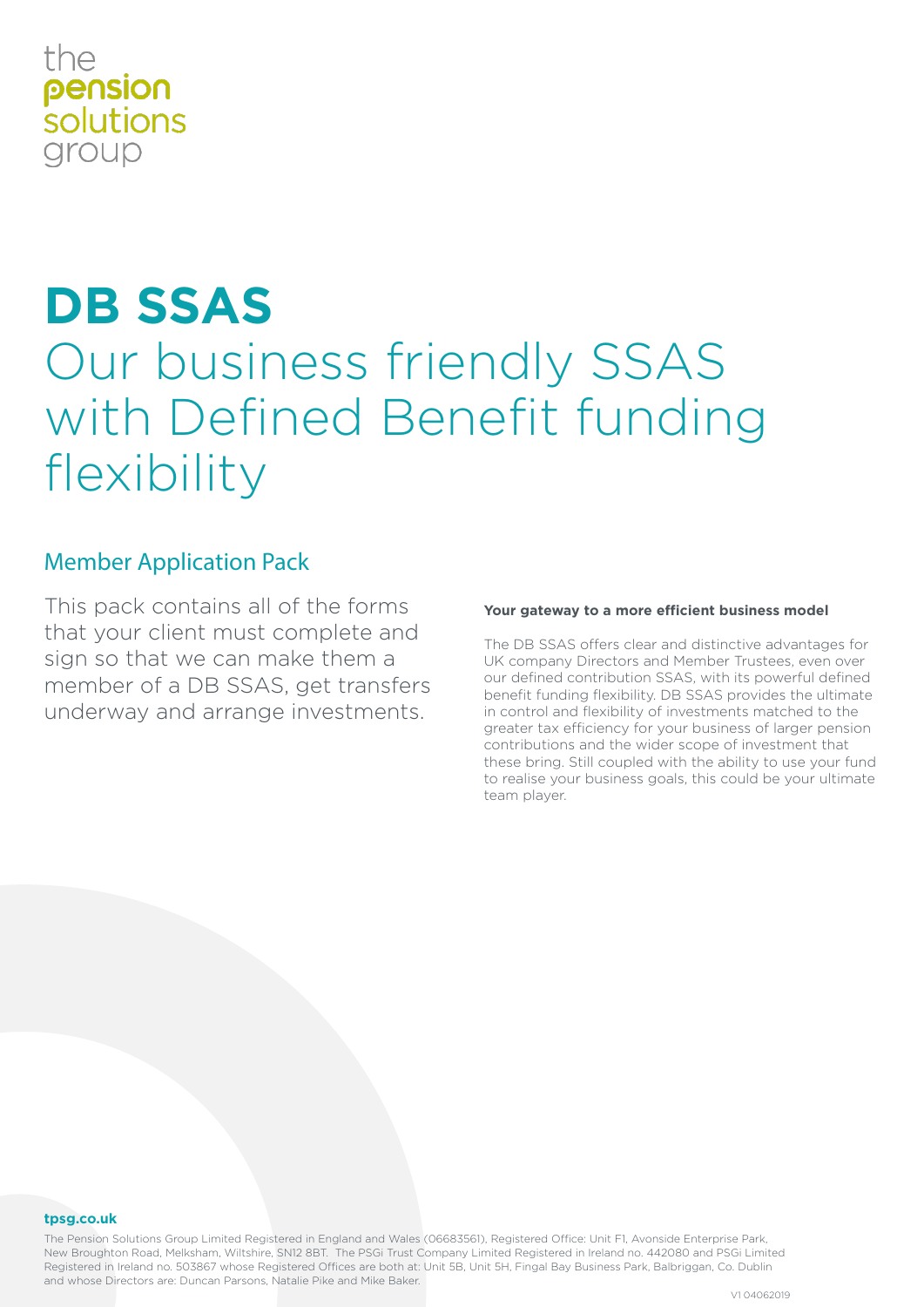# the pension solutions group

# Member Application for a DB SSAS

You should complete this application form if you wish to become a member of a DB SSAS. Before completing it, please read our Member Trustees Guide and we recommend that you take advice from your appointed Regulated Financial Adviser, to ensure this is the right product for you.

To avoid any delays in us processing your application, please ensure that you fully complete the form and read all notes in the notes column. Once fully completed, this form gives us all the details we need to admit you as a member of the SSAS. If you would like to discuss anything, please feel free to call us on 01249 280020; we're here to help.

**tpsg.co.uk**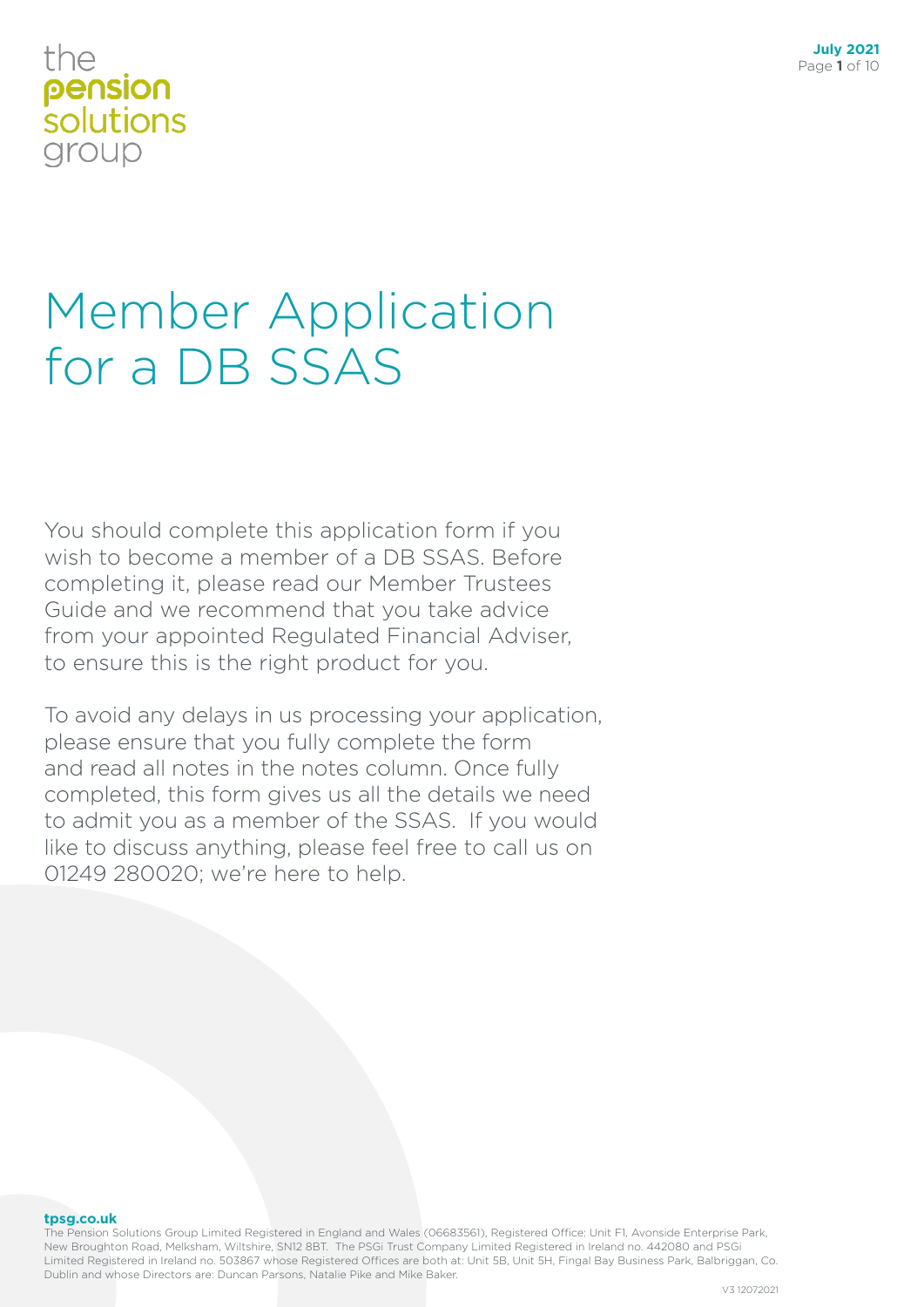# **Member application for a DB SSAS**

If you need assistance, please call us: 01249 280020

| ۳                                                                                          | Name of SSAS you wish to join                     |  |  |  |  |
|--------------------------------------------------------------------------------------------|---------------------------------------------------|--|--|--|--|
|                                                                                            |                                                   |  |  |  |  |
| <b>Your details</b>                                                                        | Your title<br>Mr Mrs Ms Miss Other                |  |  |  |  |
| <b>Notes</b><br>For example ABC Limited SSAS.                                              | If 'Other' please state                           |  |  |  |  |
|                                                                                            | First name(s)<br>Surname                          |  |  |  |  |
|                                                                                            | Previous/other names<br>Date of birth             |  |  |  |  |
|                                                                                            | Female<br>Male                                    |  |  |  |  |
|                                                                                            | Permanent residential address (including country) |  |  |  |  |
|                                                                                            |                                                   |  |  |  |  |
|                                                                                            |                                                   |  |  |  |  |
|                                                                                            | Postcode                                          |  |  |  |  |
|                                                                                            | Date you moved to current address                 |  |  |  |  |
|                                                                                            | Telephone Number                                  |  |  |  |  |
|                                                                                            | Mobile Number                                     |  |  |  |  |
|                                                                                            | Fax Number                                        |  |  |  |  |
| Please note: we will only ever<br>use your email address to<br>contact you about important | Email Address                                     |  |  |  |  |
| information concerning your<br>scheme and our service.                                     | >>                                                |  |  |  |  |

#### **tpsg.co.uk**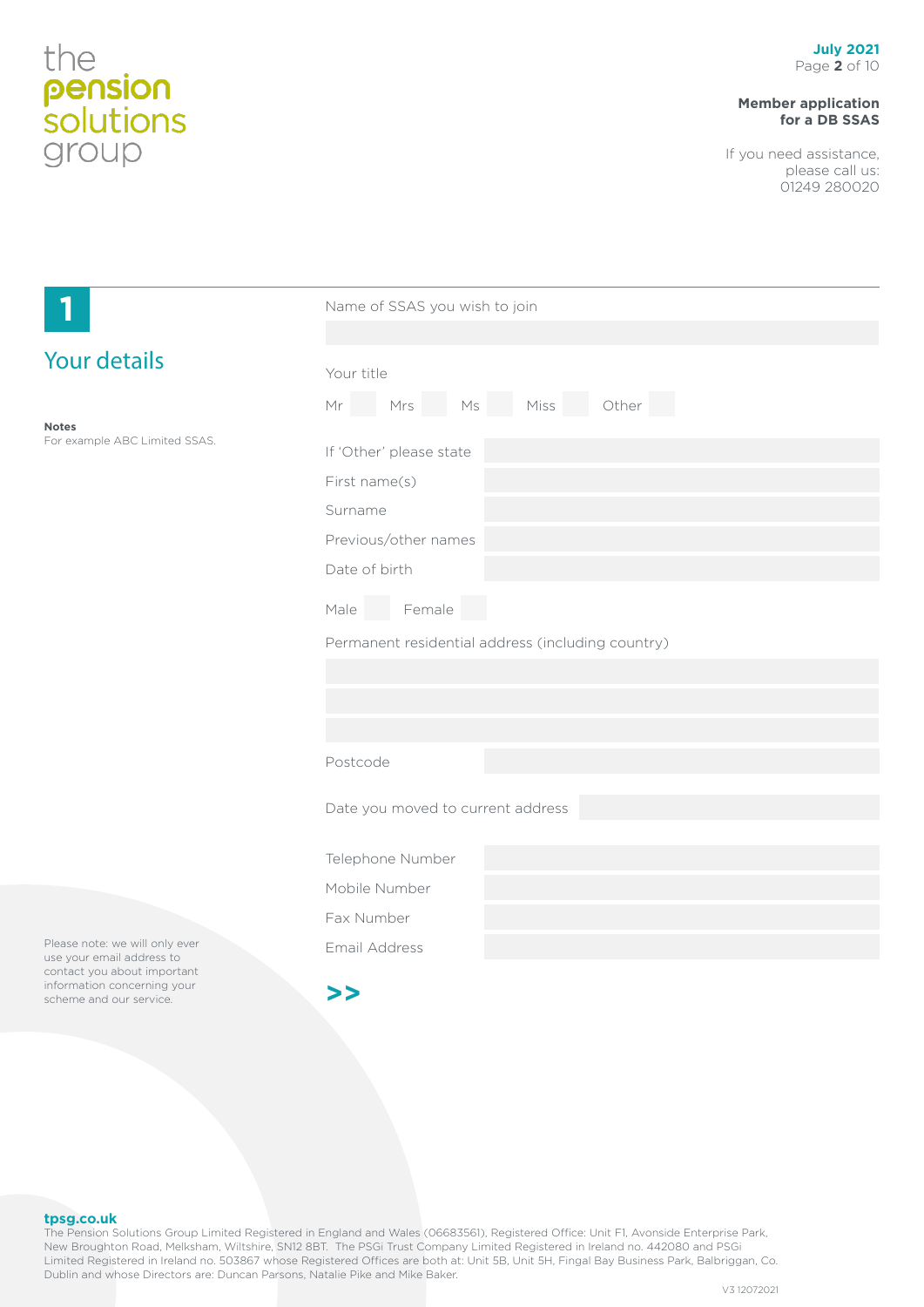## **Member application for a DB SSAS**

If you need assistance, please call us: 01249 280020

| <b>Your details</b>                                                         | Your previous residential address (including country) |                                                                     |     |    |  |
|-----------------------------------------------------------------------------|-------------------------------------------------------|---------------------------------------------------------------------|-----|----|--|
| (continued)                                                                 |                                                       |                                                                     |     |    |  |
|                                                                             |                                                       |                                                                     |     |    |  |
| <b>Notes</b>                                                                |                                                       |                                                                     |     |    |  |
| Please provide details of<br>your previous address if                       | Postcode                                              |                                                                     |     |    |  |
| you have been living at your<br>current address for less than<br>12 months. | Date you moved to current address                     |                                                                     |     |    |  |
|                                                                             |                                                       |                                                                     |     |    |  |
|                                                                             | National Insurance Number                             |                                                                     |     |    |  |
|                                                                             |                                                       | Tick if you do not have a National Insurance Number                 |     |    |  |
|                                                                             |                                                       | If you do not have a National Insurance Number, please explain why  |     |    |  |
|                                                                             |                                                       |                                                                     |     |    |  |
|                                                                             |                                                       |                                                                     |     |    |  |
|                                                                             |                                                       |                                                                     |     |    |  |
|                                                                             |                                                       |                                                                     |     |    |  |
|                                                                             | Country of residence                                  |                                                                     |     |    |  |
|                                                                             | Nationality                                           |                                                                     |     |    |  |
|                                                                             | Do you have dual nationality?                         |                                                                     | Yes | No |  |
|                                                                             |                                                       | If you have dual nationality, please confirm your other nationality |     |    |  |

# **>>**

#### **tpsg.co.uk**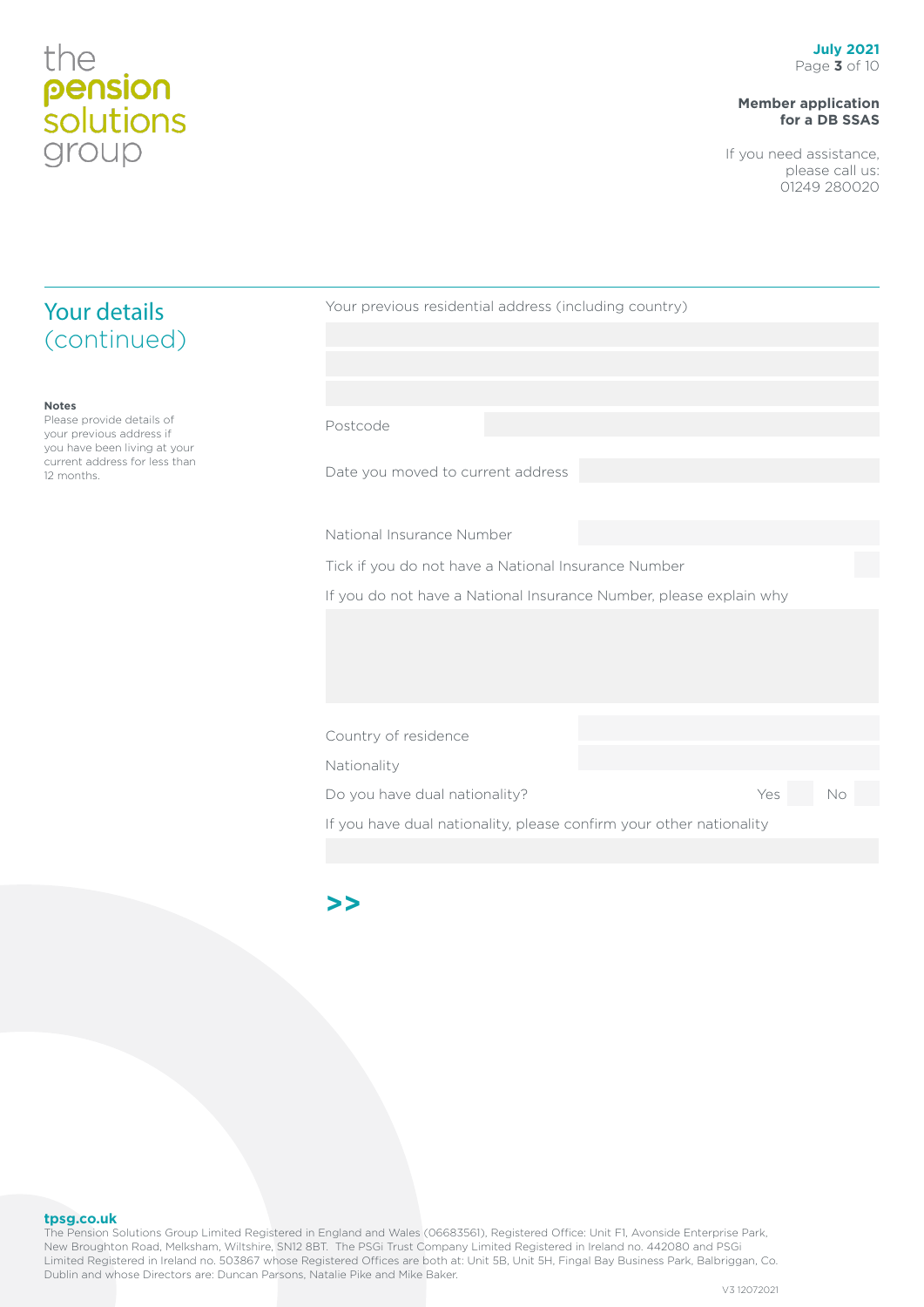# **Member application for a DB SSAS**

If you need assistance, please call us: 01249 280020

| $\mathbf{2}$                                                                          | Your employer's name                                                 |                                                                             |     |    |
|---------------------------------------------------------------------------------------|----------------------------------------------------------------------|-----------------------------------------------------------------------------|-----|----|
| Your employment<br>details                                                            | Your employer's address                                              |                                                                             |     |    |
|                                                                                       |                                                                      |                                                                             |     |    |
| <b>Notes</b><br>If you are employed by more                                           |                                                                      |                                                                             |     |    |
| than one company that is<br>to sponsor the SSAS, please                               | Postcode                                                             |                                                                             |     |    |
| print as many copies of this<br>page as necessary to provide<br>all of their details. | Email                                                                |                                                                             |     |    |
|                                                                                       | Date you joined the employer                                         |                                                                             |     |    |
|                                                                                       | Are you a Director of this company?                                  |                                                                             | Yes | No |
|                                                                                       | Date you became a Director                                           |                                                                             |     |    |
| *Please provide us with<br>certified ID (address and                                  | % of company owned*                                                  |                                                                             |     |    |
| photographic) for Directors<br>with a larger than 25% share                           | Approximate annual earnings for<br>the last tax year (up to 5 April) | $\pm$                                                                       |     |    |
|                                                                                       | Unique Taxpayer Reference Number (UTR)                               |                                                                             |     |    |
|                                                                                       |                                                                      |                                                                             |     |    |
|                                                                                       | your current employer for 12 months or less.                         | Please provide your previous employer's address if you have only worked for |     |    |
|                                                                                       | Your previous employer's name                                        |                                                                             |     |    |
|                                                                                       |                                                                      |                                                                             |     |    |
|                                                                                       | Your previous employer's address                                     |                                                                             |     |    |

Postcode



#### **tpsg.co.uk**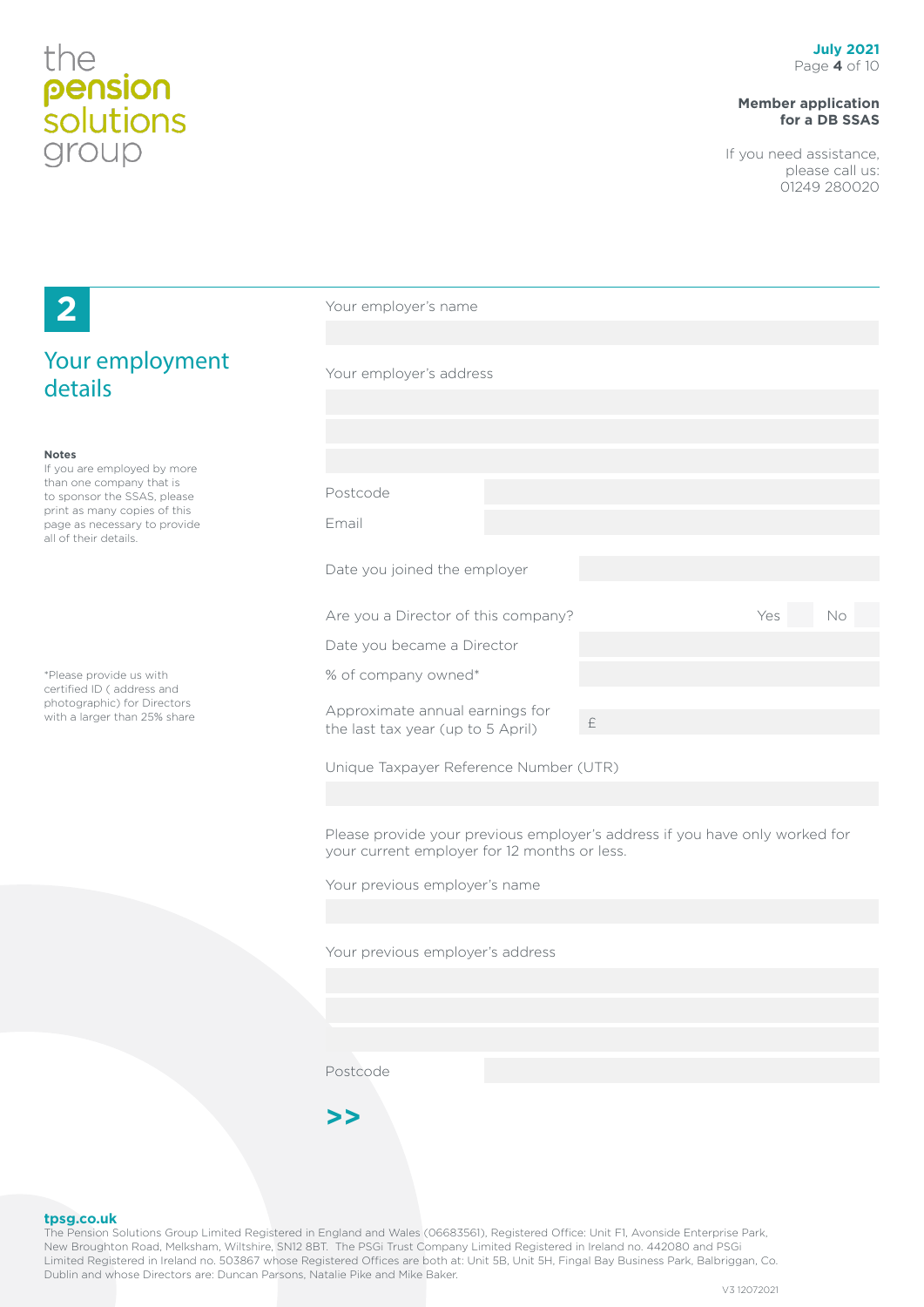## **Member application for a DB SSAS**

If you need assistance, please call us: 01249 280020

| 3                                                                                                                      | Single<br>Married                                                              | Widowed                | Divorced                 |               |  |  |
|------------------------------------------------------------------------------------------------------------------------|--------------------------------------------------------------------------------|------------------------|--------------------------|---------------|--|--|
| Your spouse &<br>dependent details                                                                                     | Registered civil partner<br>Other                                              |                        |                          |               |  |  |
|                                                                                                                        | If 'Other' please state                                                        |                        |                          |               |  |  |
| <b>Notes</b><br>Please indicate your marital<br>status.<br>Please provide your spouse<br>or civil partner's full name. | Your spouse or civil partner's date of birth<br>Spouse or civil partner's name |                        |                          |               |  |  |
|                                                                                                                        | Your spouse or civil partner's permanent residential address                   |                        |                          |               |  |  |
|                                                                                                                        | Postcode                                                                       |                        |                          |               |  |  |
| Reason for dependence                                                                                                  | Have you got any dependents?                                                   |                        |                          |               |  |  |
| should be completed in line<br>with the Key Features, i.e.<br>spouse, child under 23,                                  | Name and address of<br>dependent                                               | Relationship<br>to you | Reason for<br>dependence | Date of Birth |  |  |
| child with impairment.                                                                                                 |                                                                                |                        |                          |               |  |  |
|                                                                                                                        |                                                                                |                        |                          |               |  |  |
|                                                                                                                        |                                                                                |                        |                          |               |  |  |
|                                                                                                                        |                                                                                |                        |                          |               |  |  |

#### **tpsg.co.uk**



**>>**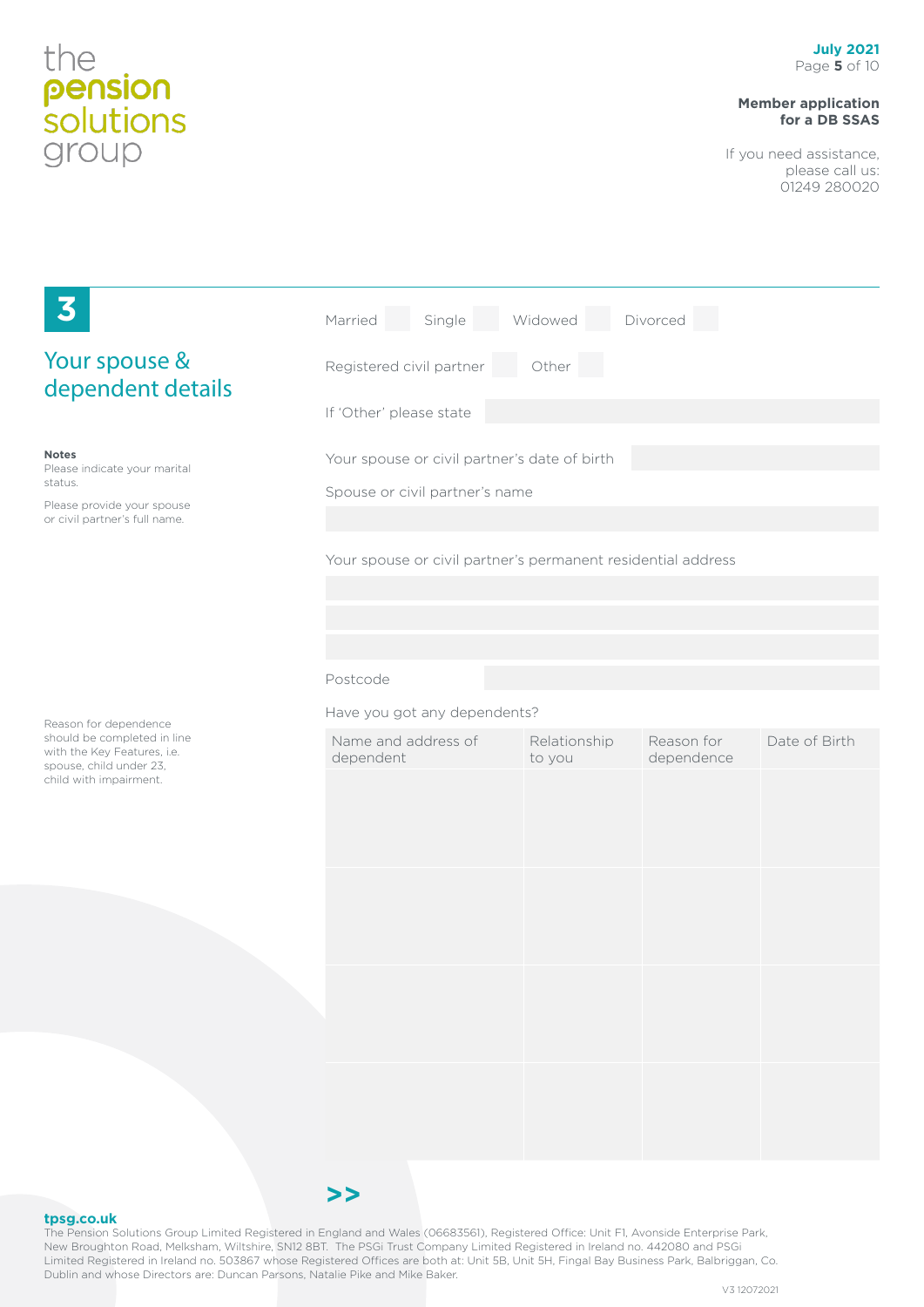# the pension *solutions* group

# **Member application for a DB SSAS**

If you need assistance, please call us: 01249 280020

# **4**

# Contributions, Protection and Pension Sharing

#### **Notes**

If you are employed by more than one company that is to sponsor the SSAS, please print as many copies of this page as necessary to provide details of contributions to be paid by the employer and attach each page to the corresponding page 2 of this application for, each employer.

If a member has been granted Enhanced, Fixed protection or a third type of protection called Individual Protection, the protection will be lost if a contribution is paid into the SSAS on their behalf or personally.

The Principal Employer should seek advice from its accountant before a contribution payment is made.

Members should seek independent advice from their adviser before a contribution payment is made.

If you have Protection in place that comes with a certificate from HM Revenue and Customs (HMRC), we will need sight of this for our records. Please tick this box to confirm that you have included a copy of the certificate with this application.

Any other form of protection comes with a reference number and we need you to confirm what this is.

As we will need sight of this for our records, please tick this box to confirm that you have included a copy of the certificate with this application.

|                      | Initial employer contribution to be paid on your behalf when you join the SSAS |  |  |  |  |
|----------------------|--------------------------------------------------------------------------------|--|--|--|--|
| $\sim$ $\sim$ $\sim$ |                                                                                |  |  |  |  |

| × | v. | I<br>۰, |  |
|---|----|---------|--|
|   |    |         |  |

Initial Member contribution you wish to pay when you join the SSAS (if any)

| ۰   |  |
|-----|--|
| . . |  |
|     |  |
|     |  |

Ongoing regular employer contributions to be paid on your behalf

| I | ۰<br>a sa |                    |
|---|-----------|--------------------|
| × |           | ۰,<br>I<br>I<br>۰, |

Ongoing regular member contributions you wish to pay (if any)

(£)

Do you have Protection in place for existing pension arrangements?

| Yes | No |
|-----|----|
|     |    |

If 'Yes', please select one of the following:

Enhanced Protection

Lump Sum Protection

- Primary Protection
- Individual Protection
- Fixed Protection

Enhanced Lifetime Allowance (International)

Protected pension age

Is there a Pension Sharing or pension earmarking order in place for existing pension arrangements?

Yes No

Please provide details of each arrangement that the Pension Sharing or pension earmarking order affects



#### **tpsg.co.uk**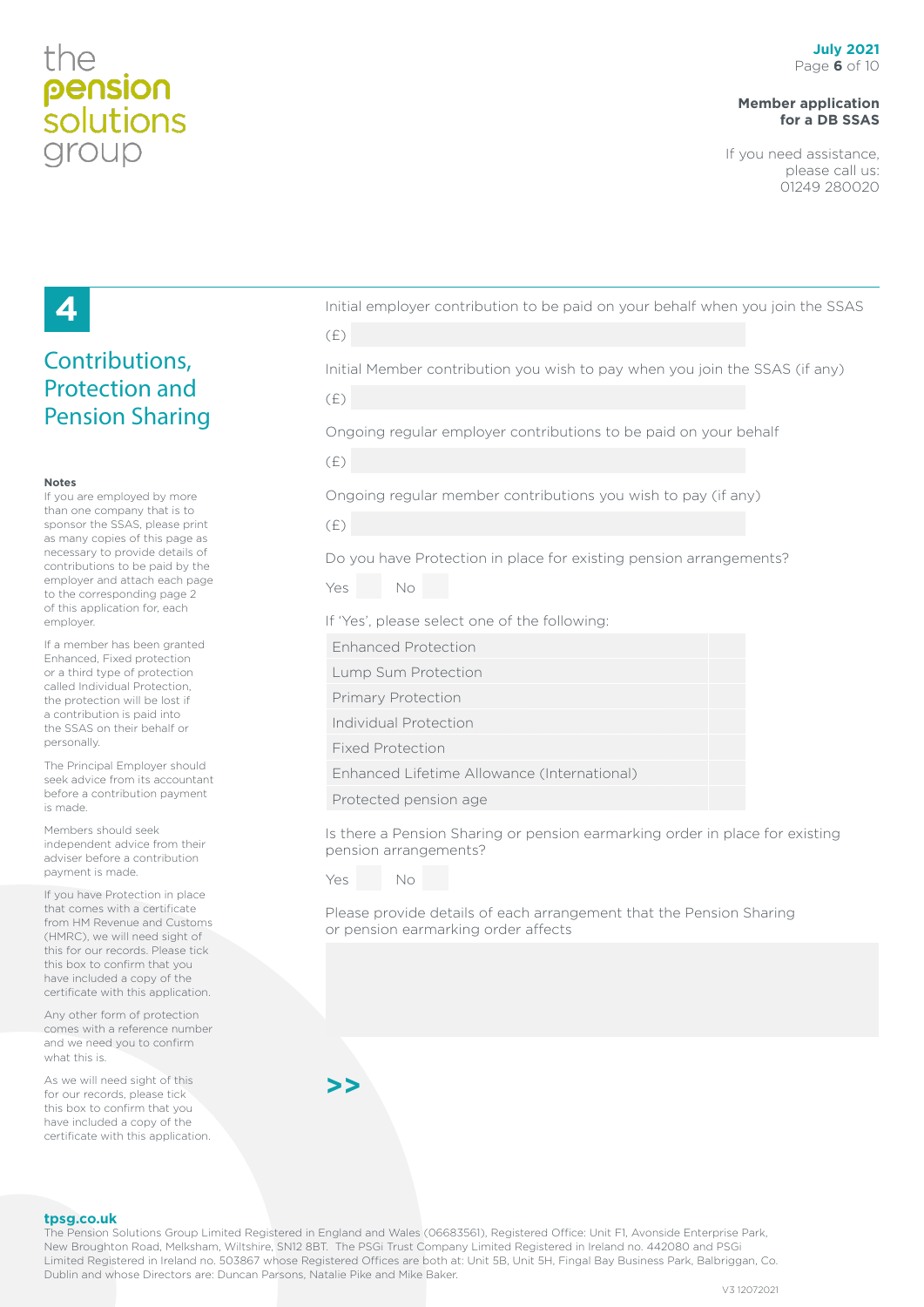# **Member application for a DB SSAS**

If you need assistance, please call us: 01249 280020

|                                                                | Name of other pension arrangement                                |
|----------------------------------------------------------------|------------------------------------------------------------------|
| <b>Existing pensions</b>                                       | Policy/reference number                                          |
| & Group Life<br><b>Assurance</b>                               |                                                                  |
|                                                                | Type of pension scheme                                           |
|                                                                | Approximate Valuation                                            |
|                                                                | Scheme provider/Administrator name                               |
| <b>Notes</b><br>Please complete this section                   |                                                                  |
| to provide us with the details<br>of any existing pension      | Do you wish to transfer this pension arrangement into your SSAS? |
| arrangement(s).                                                | Yes<br>No                                                        |
| It is very important that we<br>are made aware of all existing |                                                                  |
| pension arrangements, even<br>if they are not transferring to  |                                                                  |
| us, as well as any Registered<br>Life Assurance policies you   | Name of other pension arrangement                                |
| have. This information will<br>be used when completing         |                                                                  |
| a Lifetime Allowance<br>calculation.                           | Policy/reference number                                          |
|                                                                | Type of pension scheme                                           |
| If you have more than<br>two existing pension                  | Approximate Valuation                                            |
| arrangements or more than<br>one existing Life Assurance       |                                                                  |
| Scheme, please copy<br>this page and complete                  | Scheme provider/Administrator name                               |
| accordingly.                                                   |                                                                  |
| If you wish to transfer any of                                 | Do you wish to transfer this pension arrangement into your SSAS? |
| your pension arrangements<br>into your SSAS, please            | No<br>Yes                                                        |
| complete a Transfer in<br>Application for each                 |                                                                  |
| transferring scheme.                                           | Do you have an existing Registered Life Assurance scheme?        |
|                                                                | Yes<br>No                                                        |
|                                                                |                                                                  |
|                                                                | Name of scheme                                                   |
|                                                                |                                                                  |
|                                                                | Policy/reference number                                          |
|                                                                | Type of pension scheme                                           |
|                                                                | Scheme provider/Administrator name                               |
|                                                                |                                                                  |

### **tpsg.co.uk**

The Pension Solutions Group Limited Registered in England and Wales (06683561), Registered Office: Unit F1, Avonside Enterprise Park, New Broughton Road, Melksham, Wiltshire, SN12 8BT. The PSGi Trust Company Limited Registered in Ireland no. 442080 and PSGi Limited Registered in Ireland no. 503867 whose Registered Offices are both at: Unit 5B, Unit 5H, Fingal Bay Business Park, Balbriggan, Co. Dublin and whose Directors are: Duncan Parsons, Natalie Pike and Mike Baker.

**>>**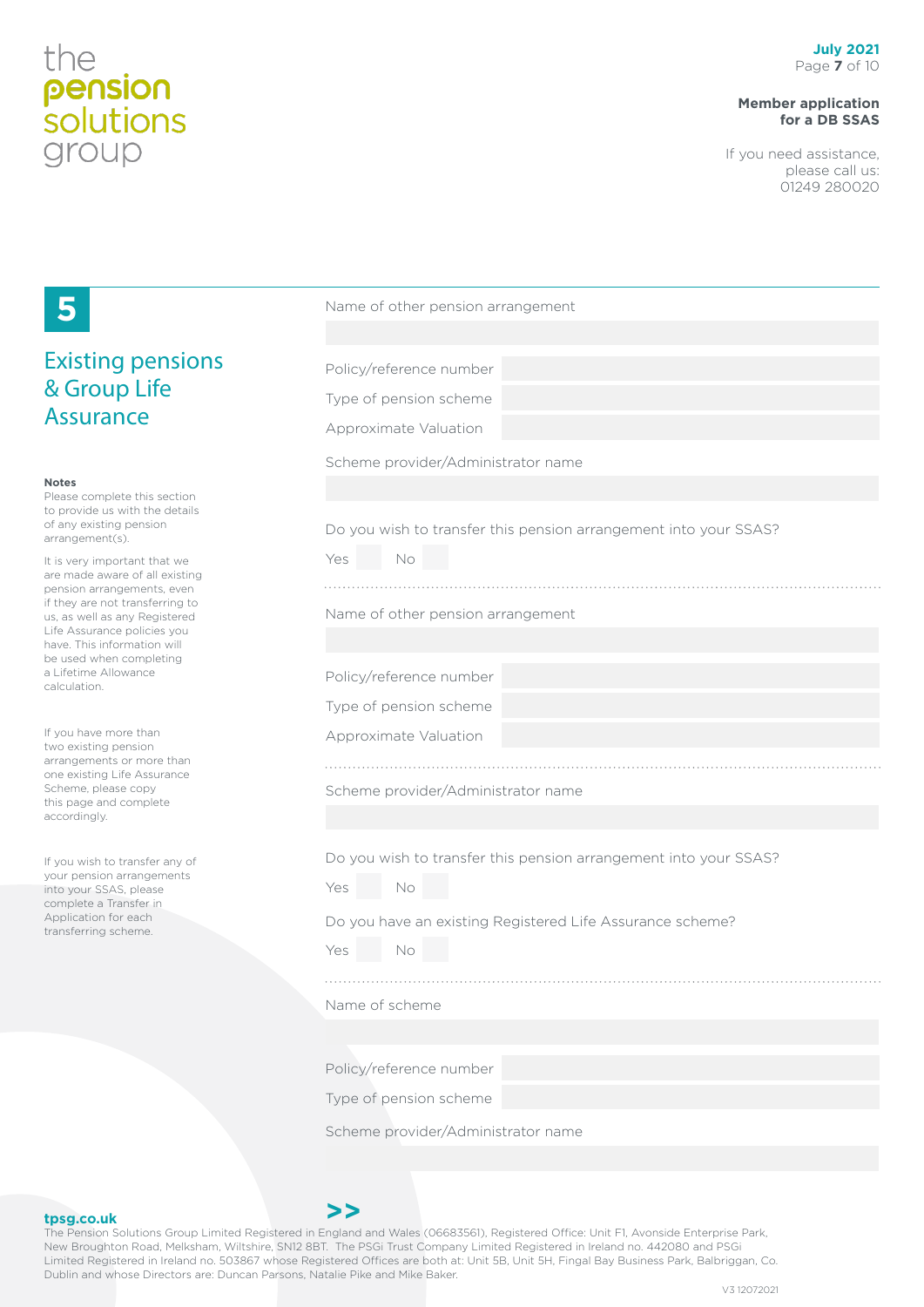# the pension<br>solutions group

# **Member application for a DB SSAS**

If you need assistance, please call us: 01249 280020

# **6**

# **Declaration** (important – please read)

### **1.0) Application**

1.1) I apply to the Pension Solutions Group Limited to join the

("the SSAS");

- 1.2) I hereby make the following declarations in respect of my Member application for a SSAS, and I confirm I have read and understood the DB SSAS Member Trustees Guide document and notes in this application, PSG's DB SSAS Terms and Conditions document and acknowledge and accept that my application to become a member of the SSAS is subject to the provisions of the SSAS contained in the DB SSAS Trust Deed;
- 1.3) I confirm that, to the best of my knowledge and belief, the particulars given on this Application are correct and complete.

### **2.0)Correspondence**

2.1) I understand that The Pension Solutions Group Limited will normally correspond with the Chairperson. I understand that you will always correspond directly with me when dealing with pension transfers.

### **3.0)Documents received**

- 3.1) I confirm I have received and read, because I have either received it directly or via my Regulated Financial Adviser or Intermediary, the following documents:
	- DB SSAS Member Trustees Guide;
	- DB SSAS Services and Fees;
	- DB SSAS Service Standards:
	- DB SSAS Terms & Conditions:
	- TPSG Privacy Statement;
	- A copy of the banking partner's Terms and Conditions.

### **4.0)Actuary**

4.1) I acknowledge that PSG and the Trustees of the SSAS have or will appoint an actuary to the SSAS and that in applying to join the SSAS, PSG and the appointed actuary will work together to establish the funding basis of the SSAS both initially and on an ongoing basis, which will determine the funding basis for the benefits I will be entitled to as a Member of the Scheme.

**>>**

**tpsg.co.uk**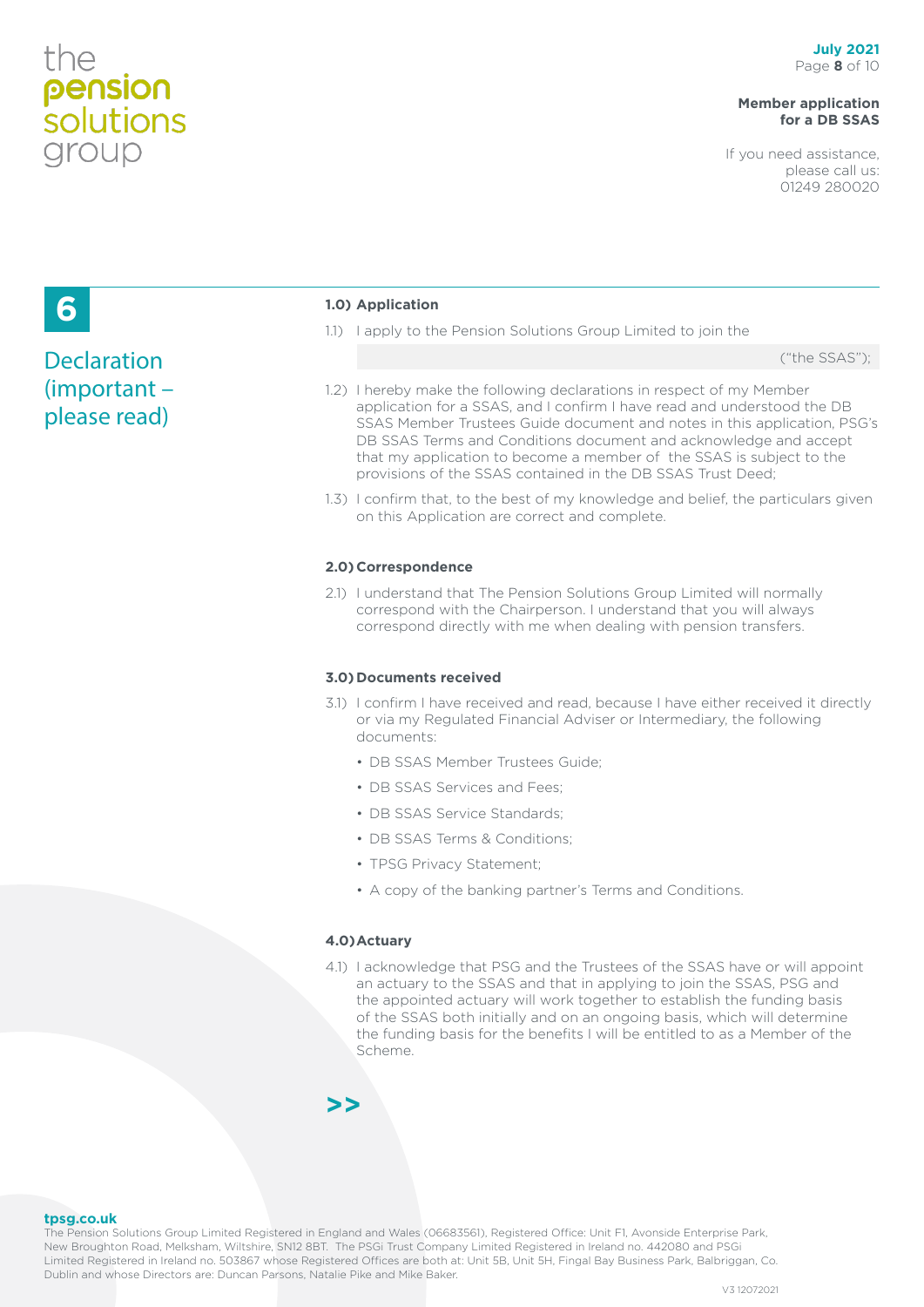# **Member application for a DB SSAS**

If you need assistance, please call us: 01249 280020

| <b>Declaration</b> | <b>Acceptance and Declaration</b>                                                                                                                                                                                 |
|--------------------|-------------------------------------------------------------------------------------------------------------------------------------------------------------------------------------------------------------------|
| (continued)        | understand it is a serious offence to make false statements and that the<br>penalties are severe and could lead to prosecution.                                                                                   |
|                    | acknowledge and accept the terms of this Application and I understand that<br>the services provided under it do not extend to financial advice under the terms<br>of the Financial Services and Markets Act 2000. |

This declaration is hereby made by me.

Applicant's signature

Date

### **tpsg.co.uk**